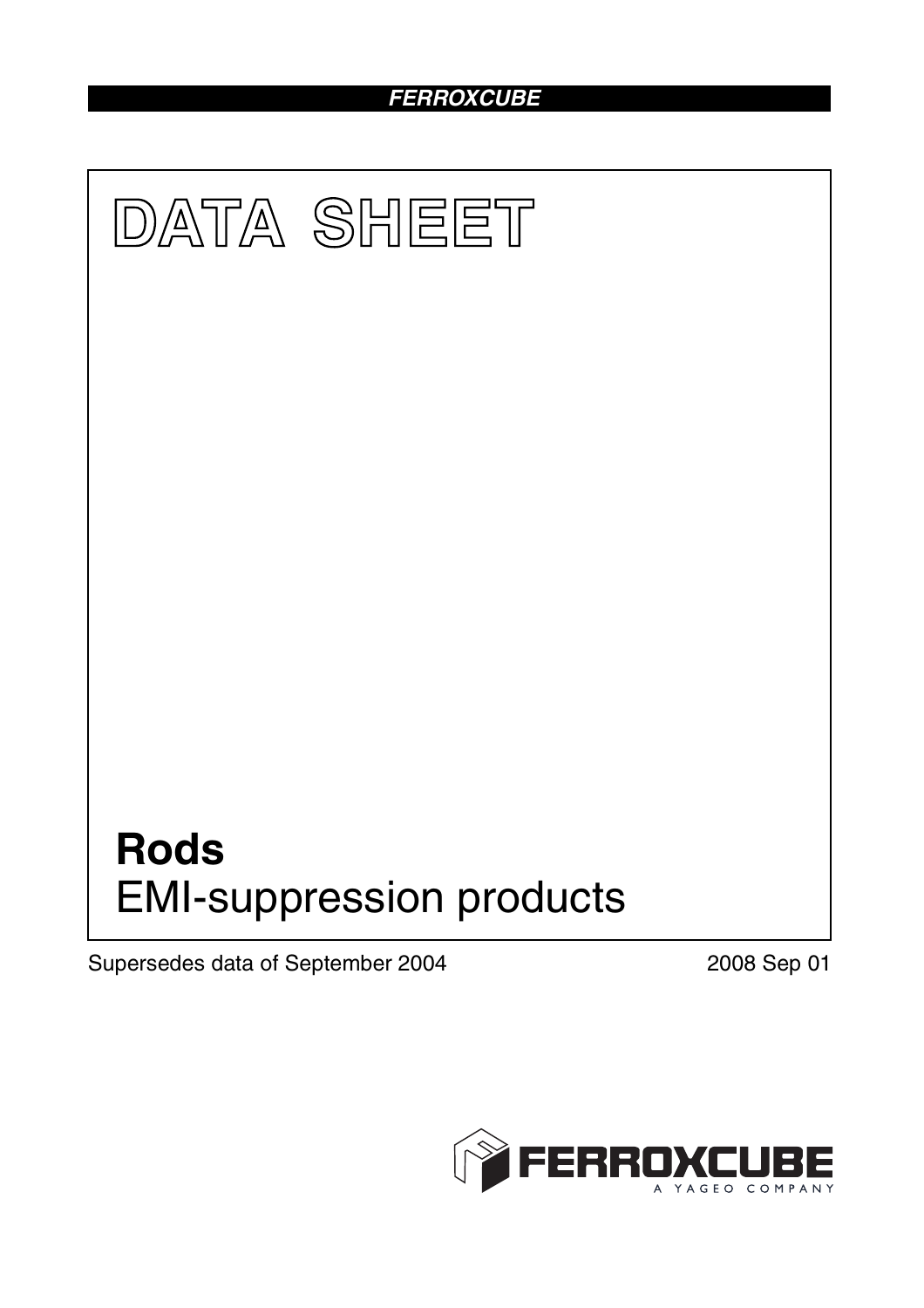# EMI-suppression products and a set of the state of the Rods Rods

#### **RODS**



### **Table 1** Grades, parameters and type numbers; see Fig.1

| <b>DIMENSIONS</b><br>(mm) |              | <b>TYPE NUMBER</b>       |                          |                          |
|---------------------------|--------------|--------------------------|--------------------------|--------------------------|
| D                         | Г            | 3B1                      | <b>3S3</b>               | 4B1                      |
| $1.6 + 0.05$              | $9 \pm 0.2$  | ROD1.6/9-3B1-D           | $\overline{\phantom{0}}$ | ROD1.6/9-4B1-D           |
| $2 - 0.05$                | $20 - 0.9$   | ROD2/20-3B1-D            | $\qquad \qquad -$        | ROD2/20-4B1-D            |
| $3 - 0.05$                | $15 - 0.8$   | ROD3/15-3B1-D            |                          | ROD3/15-4B1-D            |
| $3 - 0.3$                 | $20 \pm 0.4$ |                          | ROD3/20-3S3              |                          |
| $3 - 0.05$                | $20 - 0.9$   | ROD3/20-3B1-D            | $\qquad \qquad -$        | ROD3/20-4B1-D            |
| $3 - 0.05$                | $25 - 1.0$   | ROD3/25-3B1-D            |                          | ROD3/25-4B1-D            |
| $3.3 \pm 0.10$            | $17 \pm 0.3$ |                          | ROD3.3/17-3S3            |                          |
| $4 - 0.05$                | $15 - 0.8$   | ROD4/15-3B1-D            | $\overline{\phantom{0}}$ | ROD4/15-4B1-D            |
| $4 - 0.05$                | 20 -0.9      | ROD4/20-3B1-D            | $\overline{\phantom{0}}$ | ROD4/20-4B1-D            |
| $4 - 0.05$                | $25 - 1.0$   | ROD4/25-3B1-D            |                          | ROD4/25-4B1-D            |
| $5 - 0.30$                | $20 \pm 0.5$ |                          | ROD5/20-3S3              | ROD5/20-4B1              |
| $5 - 0.05$                | $20 - 0.9$   | ROD5/20-3B1-D            |                          | ROD5/20-4B1-D            |
| $5 - 0.30$                | $25 - 1.0$   |                          | ROD5/25-3S3              |                          |
| $5 - 0.05$                | $25 - 1.0$   | ROD5/25-3B1-D            |                          | ROD5/25-4B1-D            |
| $5 - 0.05$                | $30 - 1.2$   | ROD5/30-3B1-D            |                          | ROD5/30-4B1-D            |
| $5.25 - 0.3$              | $18 \pm 0.3$ | $\overline{\phantom{0}}$ | ROD5.3/18-3S3            | $\overline{\phantom{m}}$ |
| $6 - 0.30$                | $25 \pm 0.6$ | $\overline{\phantom{0}}$ | ROD6/25-3S3              | $\overline{\phantom{0}}$ |
| $6 - 0.30$                | $30 + 0.9$   |                          | ROD6/30-3S3              |                          |
| $6 - 0.10$                | $30 - 1.2$   | ROD6/30-3B1-D            |                          | ROD6/30-4B1-D            |
| $6 - 0.10$                | $40 - 1.6$   | ROD6/40-3B1-D            | $\overline{\phantom{0}}$ | ROD6/40-4B1-D            |
| $6 - 0.10$                | $50 + 1.0$   | ROD6/50-3B1-D            | $\overline{\phantom{0}}$ | ROD6/50-4B1-D            |
| $6.5 - 0.30$              | $25 \pm 0.6$ | $\overline{\phantom{0}}$ | ROD6.5/25-3S3            | ROD6.5/25-4B1            |
| $8 - 0.5$                 | $25 + 0.75$  |                          | ROD8/25-3S3              |                          |
| $8 - 0.5$                 | $32 - 2$     |                          | ROD8/32-3S3              | ROD8/32-4B1              |
| $8 - 0.40$                | $50 + 1.0$   | ROD8/50-3B1              | $\qquad \qquad -$        | ROD8/50-4B1              |
| $8 - 0.40$                | 150 $\pm$ 3  | ROD8/150-3B1             | $\overline{\phantom{0}}$ | ROD8/150-4B1             |
| $8 - 0.40$                | $200 + 4$    | ROD8/200-3B1             | $\overline{\phantom{0}}$ | ROD8/200-4B1             |
| $10 - 0.50$               | $200 \pm 4$  | ROD10/200-3B1            | $\equiv$                 | ROD10/200-4B1            |